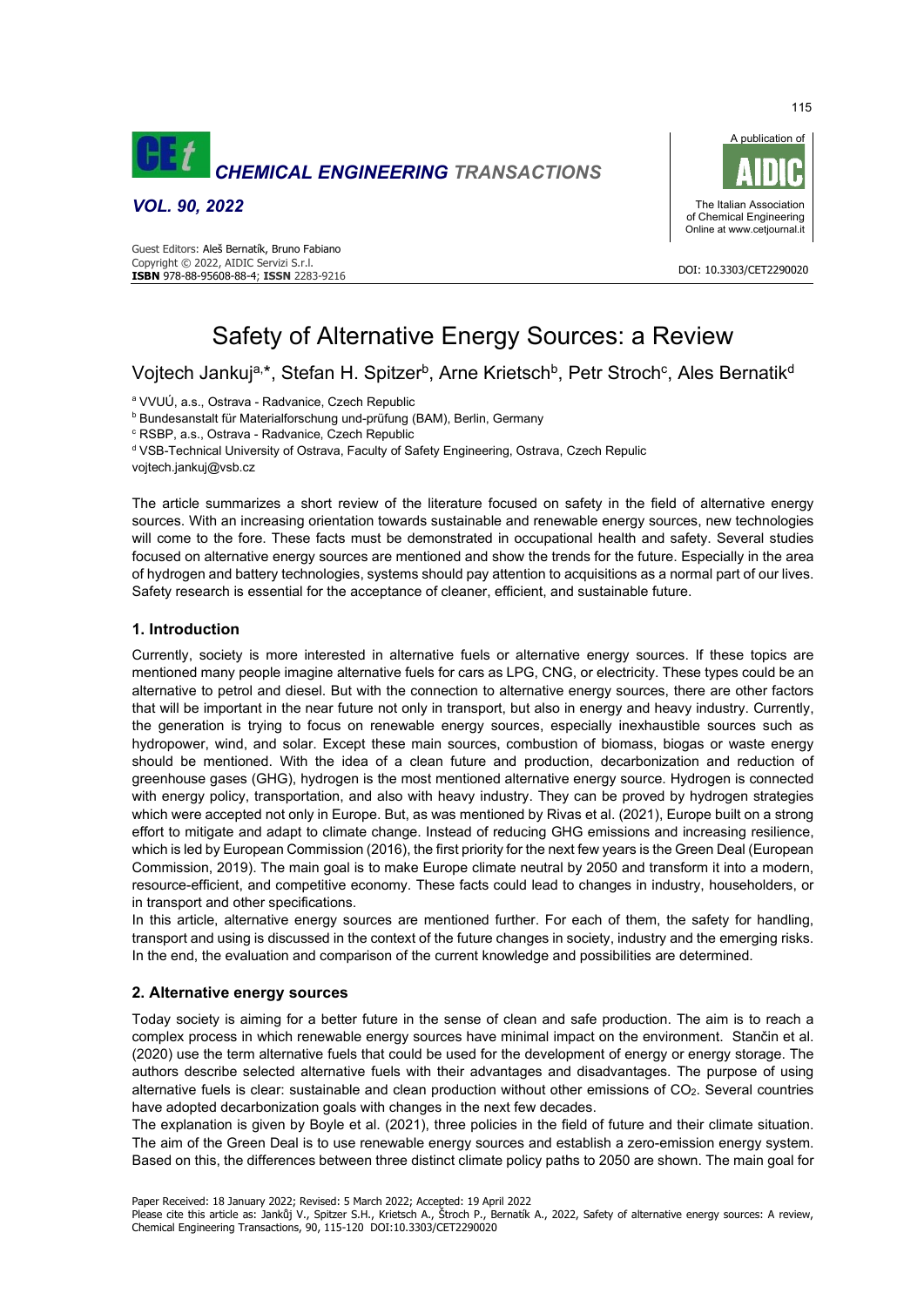the next generation is to use a renewable, zero-emission energy system which will lead to improved equity, health through environmental and labour justice. These policies lead to minimized climate catastrophes and displacement. In the study of Boyle et al. (2021) 14 different climate policy proposals were compared. All compared policies were with characteristics of the Green Deal framework on multiple jurisdictional scales. Analysis shows current areas that are included in the Green Deal and also differences in the level of detail of specific plans. As mentioned above, society is focused more and more on hydrogen as the future of energy storage. With connection to energy input such as solar energy or wind generators, this combination is green, meaning zero carbon emission. Zohuri (2018) gives an elementary account of hybrid renewable energy systems. This system combines two or more forms of energy generation, storage or end-use technologies and other benefits compared to single-source systems. Renewable energy sources for power generation are solar energy, offshore and onshore wind and hydropower. Stančin et al (2020) mentioned various alternative fuels such as electro fuels, hydrogen, ammonia, biodiesel/biomass, alcohol derived fuels and non-recyclable waste. The combination of renewable energy sources and alternative fuels must be able to substitute non-renewable energy sources in the future. Non-renewable energy sources are represented by coal, petroleum, natural gas or nuclear fuel as rich energy sources but exhaustible. These sources make up about 85 % of overall energy consumption worldwide, and resources are finite and reserves are depleting (Abdalla, et al. 2018). Research and exploitation of renewable sources takes place depending on it. For the purposes of this article, the energy sources that could be named alternative fuels or alternative energy sources were chosen. These are, solid fuels, such as biomass or waste-derived fuels, hydrogen and batteries. For these alternative energy sources, potential risks and dangers are described. Especially with respect to future changes in the industry and the focus on renewable and zero-emission production.

#### **2.1 Solid alternative fuels**

Solid alternative fuels are defined as solid recovered fuels in the EN ISO 21637:2020 standard. Composition of solid recovered fuels of wood, paper, board, textiles, plastics, or rubber is formed, for example, sewage sludge or end-of-life wood. Substances or objects that are discarded or intended to be discarded are waste. In connection with this, the term waste to energy is often mentioned (Puttachai et al. 2021). Waste to energy includes energy recovery from waste by direct combustion with or without heat recovery or methane combustion produced in landfill sites. Another option is organic waste which is used to produce methane for burning. Recycling of waste remains the main aim and their return to the industrial cycle. In the future, this renewable energy production might be used for hydrogen production and therefore will increase. Gil (2022) wrote about waste and by-products as sustainable, renewable and which are essential unlimited sources of biomass. Biomass is used in sustainable energy systems and generates electricity, heat and cold or bioliquids and biofuels.

In the process of use of alternative solid fuels or energy sources hazards exist which must be considered. Especially risk of self-ignition, fires, and explosion. Risk presents the possibility of loss, injury or other adverse or unwelcome circumstance or could be conceived as an insufficient potential to meet external harmful demands (Axon and Darton 2021). Due to the possible presence of dust particle size, it is necessary to consider whether biomass or other solid alternative fuels can form a flammable mixture with air (Liu et al. 2019). The study of the dust explosion parameters and combustion kinetic parameters is important for knowledge and prevention and control of dust explosion. Dust explosions are not daily incidents, but it is not advisable to underestimate this risk. The results of dust explosion could be extensive damage to technological buildings and equipment or with threat to people and employees in direct contact. The safety problems with biomass or solid fuels in its storage and transportation process become more significant.

During storage, self-heating can occur and cause a fire toxic gases or smoke. When this material is transported, friction is expected and then small dust particles develop (Liu et al. 2021). If the biomass layer represents the risk of self-heating and fire, small particles of dust are connected with a significant risk of dust explosion. A typical sample is the storage of wooden chips or biomass in the silos (Hedlund et al. 2014). Well-known is the procedure for the risks of explosion. The first is the likelihood that explosive atmospheres will occur and their persistence and also the likelihood of ignition sources. Except for this, installations which can give rise to an explosion, substances used and their possible interactions, and in the final account the scale of the anticipated effects (Molino et al. 2012). Several studies focused on biomass explosion and testing (Slatter et al. 2015) or thermal behavior of organic solid recovered fuels (Medic-Pejic et al. 2016). The determination of thermal behaviors and safety characteristics is necessary for effective protection. Medina et al. (2015) compared the explosion characteristic of the experimental measurement and the flame speeds of pulverized coals and biomass in the 1  $\text{m}^3$  dust explosion equipment. The results show biomass and coal with almost the same explosion characteristics and a wide range of reactivities could be found for biomass and coals. In connection with biomass, there could also be biomass gasification which presents a risk of gas explosion or liquid forms of biofuels. Dependent on the physical state safety characteristics have to be carried out similar to fossil fuels. For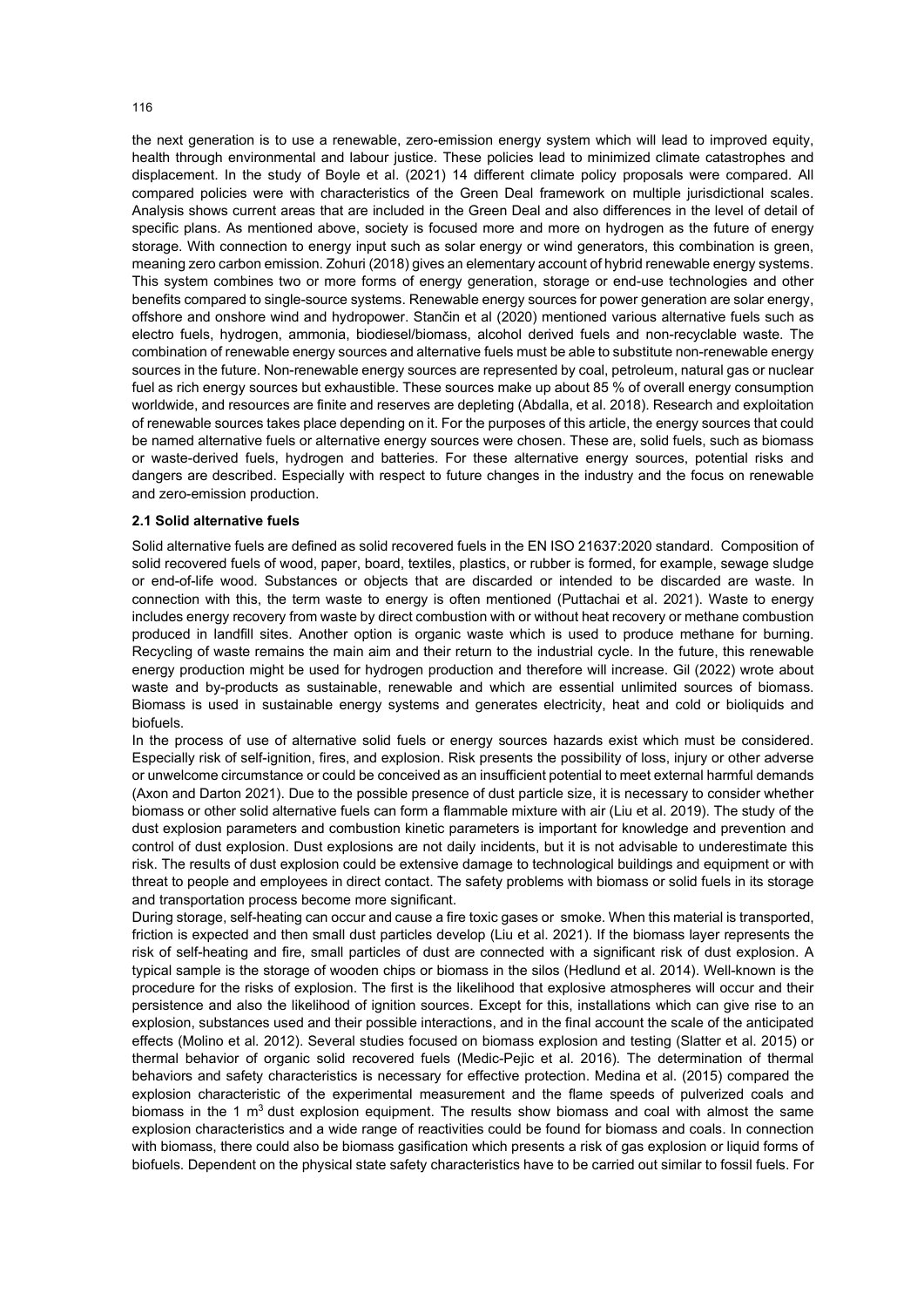example, safety requirements for gas turbines, safety storage of flammable or explosive materials, or manipulation and transport of flammable liquids. Biogas consist mainly of methane and carbon dioxide. The potential hazards posed by the biogas plants of Stolecka and Rusin (2021) are listed. The most common consequences of failures in biogas plants are fires and explosions. With an increasing amount of renewable energy sources and their transformation to hydrogen in biogas or biomass plants hydrogen equipment may be present as a hybrid power plant. Explosion protection in biogas and hybrid power plants discussed by Schroeder et al. (2014) where explosion regions of mixtures of methane, hydrogen, and carbon dioxide have been experimentally determined. Gasification of waste might lead to fire, explosion and toxicity accidents. Rollinson (2018) states that the waste industry and technology have high risks associated with multiple pathways for fire, explosion and the release of environmental toxins. Experiences and lessons from past accidents must be considered for the reduction of potential future losses.

#### **2.2 Hydrogen energy**

Prospects and challenges of renewable hydrogen were written by Abbasi and Abbasi (2011). At the time there were known hydrogen advantages, but the production of hydrogen was realized by consuming fossil fuels and CO<sub>2</sub> emissions were produced. The technologies are a bit further today, but still extensive research is essential to investigate and design on board. However, the cost of hydrogen production from renewable sources is expensive compared to gasoline or fossil fuels and less efficient. A large review on hydrogen production, storage, transportation and key challenges with applications was conducted by Abdalla et al. (2018). It is noted that for the near future it is necessary to develop new technologies and infrastructure for production and storage. Abdalla et al. (2018) mentioned several types of hydrogen production such as steam methane reforming, from coal, partial oxidation, etc. But for the future, a sustainable and zero emission future is necessary to ensure hydrogen production from renewable sources. Ma et al. (2021) compared hydrogen and ethanol production, storage, and transportation as representative of existing fuels produced from renewable green energy sources. Also, several options for each process were mentioned. Other comprehensively review focus on hydrogen safety (Abohamzeh et al. 2021) analyse safety challenges in hydrogen storage, transmission and application processes. Attention is aimed at CFD modelling of safety aspects of hydrogen handling. Good tools for predicting hazardous scenarios in hydrogen applications. For example, Kim et al. (2017) presented simulations of blast wave and fireball occurring due to rupture of a high-pressure hydrogen tank. Hussein et al. (2020) simulated dispersion of hydrogen release in a naturally ventilated covered car park, which confirms trends with hydrogen in cars. The use of hydrogen in internal combustion engines from the point of view of combustion performance was studied by Akal et al. (2020). Hydrogen influenced engine performance and exhaust emission. Notwithstanding these facts, it is mentioned developing suitable lubricant oils and oil materials for internal engine parts because of longtime use of hydrogen inside the engines. For combustion engines, synthetic fuels could be prepared. This type of fuels could be the real future of sustainable mobility and safe not only for classical combustion engines or hybrid electric vehicles, but could also be used for heating or for the production of plastics and other materials. Synthetic fuels are produced by the chemical reaction of hydrogen and carbon dioxide. In a way, it is a storage and accumulation of energy. Depending on the input sources of energy, hydrogen, and carbon, it could be a low-carbon or carbon-neutral technology of production of synthetic fuels. Synthetic fuels might substitute fossil fuels in the sectors where it is necessary to use fossil fuels (García et al. 2022). Synthetic fuels are energy storage, but great advantage is the use of existing and available infrastructure for storage, transport, and utilization. Compared to hydrogen production, it is easier for use, but there is the same question about energy efficiency.

From a safety point of view, Yang et al. (2021) focused their study on hydrogen safety and analyzed 120 incidents related to hydrogen. The most common cause of accidents, pipeline and valve failure, or filters in the water system. Only detection and identification of gas release should be the main focus for ensuring safety. The development of hydrogen, the option for using and energy storage shoes the importance of hydrogen using. But adding it to daily life is necessary to solve a problem with transport for long distances. Natural gas transport is carried out through the pipeline system. The use of this existing infrastructure is a potential option for hydrogen transport from countries with redundancy of green hydrogen. But hydrogen can have a negative impact on material properties and therefore loss of function and safety. Based on this, the current pipeline system is not capable of transporting clean hydrogen or mixing with natural gas because a small percentage of hydrogen can influence transport safety, including reliability and durability Messaoudani et al. (2016). Hydrogen transport should be ensured at least to such an extent as in the case of hydrocarbon technologies. Najjar (2013) characterized risks in hydrogen connection as physiological (frostbite and suffocation), physical (embrittlement and component failures) and chemical (burning and explosion), where the creation of flammable or explosive mixture with air is primary danger. With hydrogen manipulation, extra care must be taken in particular to avoid easy escape of hydrogen, low ignition energy, and wide range of flammable mixtures with the air and the pressure magnitude. The ability for embrittlement of metals has to be considered for ensuring the safe operation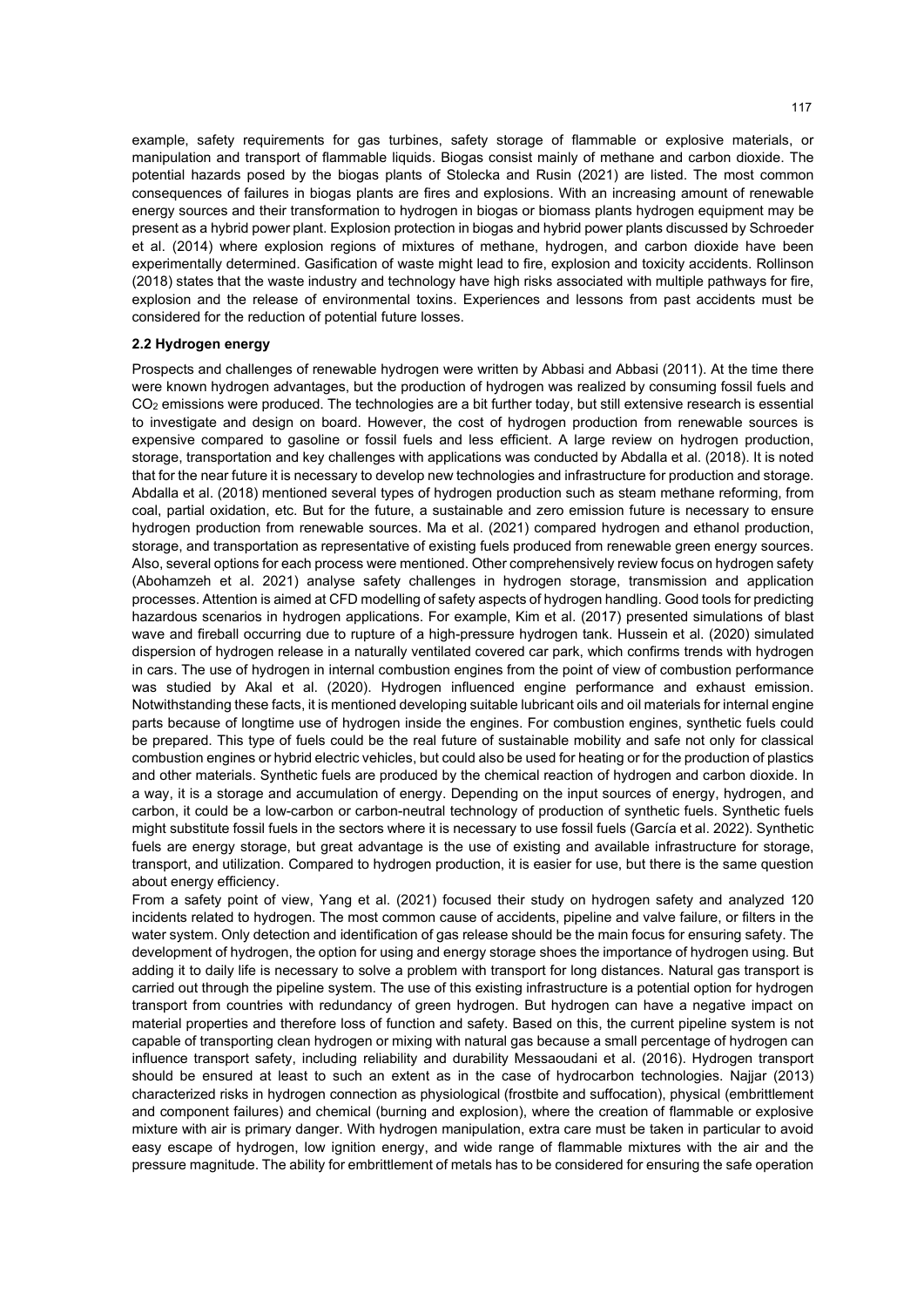of hydrogen systems. Loss of integrity of hydrogen systems could have serious consequences, such as fire and explosion. This topic was critically evaluated by Ustolin et al. (2020), focused on the entire life cycle of hydrogen technologies. Safety is mentioned at the end as one of the common aspects for life cycles related with distributions and development of these systems and technologies, which makes hydrogen a multidisciplinary theme.

### **2.3 Battery**

Batteries are another way to store electrical energy. Battery systems are energy storage and it is necessary to pay due attention from the point of view of safety and to eliminate random and uncontrollable energy release. In connection with the above mentioned, this will increase not only hydrogen technologies and systems, but also batteries and their use. Batteries are used especially in electric vehicles to reduce air pollution. For batteries, self-heating and explosion caused by thermal runaway is typically (Zichen and Changqing, 2021). The main causes of heat release the heat accumulation and local overheating during charging and discharging. Lin et al. (2021) states that lithium ion batteries are preferred in new energetic vehicles due to their speed of selfdischarge, long life, and high performance and energy density. But degradation and heat safety are the main challenge for research and development.

Schismenos et al. (2021) provide a review of lead acid and silver zinc batteries in the battery hazards and safety area. These battery types are the most common use with lithium-ion batteries. The article meets with safety regulations and with possibly threats which could be caused by batteries. It is necessary to know the risks associated with battery mistreatment or improper maintenance. Several studies are focused on the simulation and modeling of accidents caused by batteries. Henriksen et al. (2021) carried out a simulation of a premixed explosion of gas vented during li-ion battery failure. Catastrophic battery failure should be caused thermally, electrically, or mechanically based on historical accidents such as a battery energy storage system fire, likely from a single cell failure, leading to an explosion with the injury of several firefighters. Fires in electric or hybrid cars can cause explosion due to accumulation of flammable gases from damaged battery.

The problem occurs with batteries also during firefighting and because of that new methods of cooling or suppression and extinguishing battery fires are developed. Yuan et al. (2021) reviewed the fire-extinguishing agent to suppress lithium-ion batteries fire. In the article several extinguishing agents, including gases, dry powder or water-based extinguishing agents, and aerosols were discussed with their typical advantages or disadvantages. Zhang et al. (2022) focused their attention on the experimental investigation of intermittent spray cooling and the toxic hazards of thermal runaway from lithium-ion batteries. During experimental measurement, investigate insider temperature, battery voltage and also releasing gases during a thermal leakage. The results show the necessity of strict safety protections in the cases where intermittent spray cooling is used. Jin et al. (2021) combine the experiment with simulation and analyzed the process of explosion caused by battery failure. Battery failure leads to the release of flammable mixtures containing organic carbonates and flammable gases such as hydrogen, methane, or propane. Henriksen et al. (2019) tested the explosion characteristic in a 20-liter explosion sphere for dimethyl carbonate, diethyl carbonate, and ethyl methyl carbonate in different concentrations. The results are compared with those of hydrogen, methane, and propane experiments. Baird et al. (2020) present an overview composition of battery exhaust gases for different chemicals. Critical models for estimate lower flammability limit, laminar flame velocity, and maximum overpressure are discussed. The paper provides instructions on how to use these models for the prediction of the combustion properties of exhaust gases. Batteries are in everyday life and increasing problems occur constantly. These must be prevented or responded to quickly and effectively because they present significant risks. Christensen et al. (2021) present comprehensive knowledge in the area of risk management of all lithium ion batteries in electric cars.

### **3. Conclusions**

In the near future, one has to expect an increase in the use of alternative sources of energy. With the coming new technologies, development and research, the society must respond and prepare to overcome the possible dangers. The most talked about for the future is hydrogen, but also batteries or solid materials. New technologies, development in the industry and hybrid systems bring to society advantages but also emerging new risks. It can be assumed, that the integration of new pressure systems may lead to a higher accident rate if not taken serious from the beginning. Although there will be a new safety assessment, it can be based on experience from scientists and experts and adapt existing legislation to new facts. It is safe to say that industry and society are undergoing some renewal, revolution and safety should pay a key role in gaining confidence in new systems. From this point of view, it is necessary not to underestimate these facts and prepare for them in the phase of learning, education, training or research. New options are generated in the area of preparedness of firefighters for new and emerging risks related to alternative energy sources. It is necessary to prepare also employees and employers or people for new technologies, new cars and infrastructure.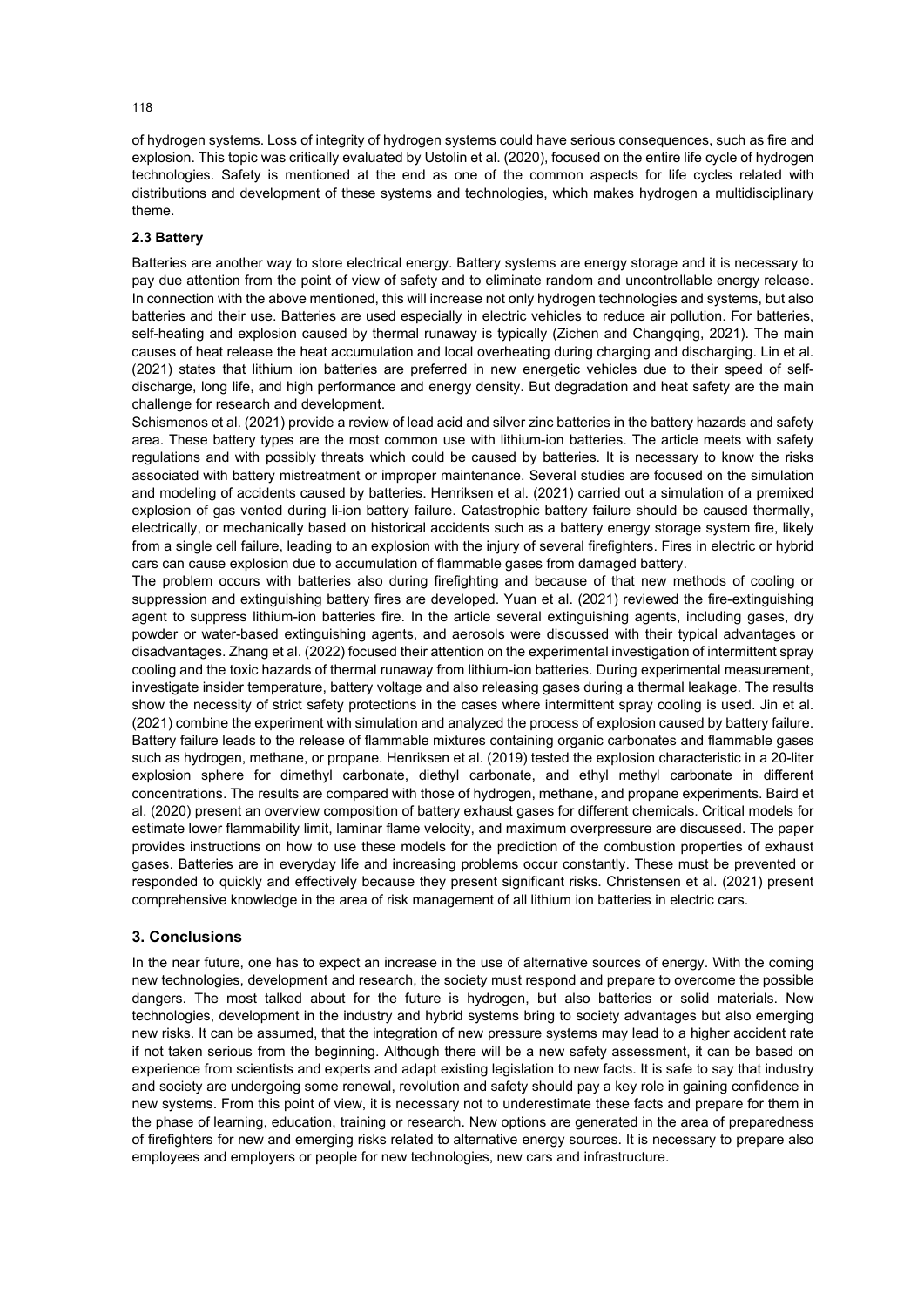#### **References**

- Abbasi T., Abbasi S. A., 2011, 'Renewable' hydrogen: Prospects and challenges, Renewable and Sustainable Energy Reviews, 15, 3034-3040.
- Abdalla M. A., Hossain S., Nisfindy O. B., Azad A. T., Dawood M., Azad K. A., 2018, Hydrogen production, storage, transportation and key challenges with applications: A review, Energy conversion and Management, 165, 602-627.
- Abohamzeh E., Salehi F., Sheikholeslami M., Abbassi R., Khan F., 2021, Review of hydrogen safety during storage, transmission, and applications processes, Journal of Loss Prevention in the Process Industries, 72, 104569.
- Akal D., Öztuna S., Büyükakin M. K., 2020, A review of hydrogen usage in international combustion engines (gasoline-Lpg- diesel) from combustion performance aspect, International Journal of Hydrogen Energy, 45, 35257-35268.
- Axon C.J., Darton R. C., 2021, The causes of risk in fuel supply chains and their role in energy security, Journal of Cleaner Productioin, 324, 129254.
- Baird A. R., Archibald E. J., Marr K. C., Ezekoye O. A., 2020, Explosion hazards from lithium-ion battery vent gas, Journal of Power Sources, 446, 227257.
- Boyle A. D., Leggat G., Morikawa L., Pappas Y., Stephens J. C., 2021, Green New Deal proposals: Comparing emerging transformational climate policies at multiple scales, Energy Research & Social Science, 81, 102259.
- Christensen P. A., Anderson P. A., Harper G. D. J., Lambert S. M., Mrozik W., Rajaeifar M. A., Wise M. S., Heindrich O., 2021, Risk Management over the live cycle of lithium-ion batteries in electric vehicles, Renewable and Sustainable Energy Reviews, 148, 111240.
- European Commission, 2016, Accelerating Europe's Transition to a Low-Carbon Economy, COM, Brussels, BE (2016) 500.
- European Commission, 2019, The European Green Deal, COM/2019/640, Brussels. BE.
- European Standard, 2020, Solid recovered fuels Vocabulary (ISO 21637:2020), Brussels.
- García A., Monsalve-Serrano J., Sari R. L., Martinez-Boggio S., 2022, Energy sustainability in the transport sector using synthetic fuels in series hybrid trucks with RCCI dual-fuel engine, 308, 122024
- Gil A., 2022, Challenges on waste-to-energy for the valorization of industrial wastes: Electricity, heat and cold, bioliquids and biofuels, Environmental Nanotechnology, Monitoring & Management, 17, 100615.
- Hassan S. T., Danish, Khan S., Baloch M. A., Tarar Z. H., 2020, Is nuclear energy a better alternative for mitigating CO2 emissions in BRICS countries? An empirical analysis, Nuclear Engineering and Technology, 52, 2969-2974.
- Hedlund F. H., Astad J., Nichols J., 2014, Inherent hazards, poor reporting and limited learning in the solid biomass energy sector: A case study of a wheel loader igniting wood dust, leading to fatal explosion at wood pellet manufacturer, Biomass and bioenergy, 66, 450 – 459.
- Henriksen M., Vaagsaether K., Lundberg J., Forseth S., Bjerketvedt D., 2021, Simulation of a premixed explosion of gas vented during Li-ion battery failure, Fire Safety Journal, 126, 103478.
- Henriksen M., Vaagsaether K., Lundberg J., Forseth S., Bjerketvedt D., 2019, Explosion characteristics for Liion battery electrolytes at elevated temperatures, Journal of Hazardous Materials, 371, 1-7.
- Hussein H., Brennan S., Molkov V., 2020, Dispersion of hydrogen release in a naturally ventilated covered car park, International Journal of Hydrogen Energy 45, 23882-23897.
- Jin Y., Zhao Z., Miao S., Wang Q., Sun L., Hongfei L. 2021, Explosion hazards study of grid-scale lithium-ion battery energy storage station, Journal of Energy Storage, 42, 102987.
- Kim W., Shentsov V., Makarov D., Molkov V., 2017, Simulations of Blast Wave and Fireball Occurring Due to rupture of High-Pressure Hydrogen Tank, Safety, 3, 16.
- Lin J., Liu X., Li S., Zhang Ch., Yang S., 2021, A review on recent progress, challenges and perspective of battery thermal management system, International Journal of Heat and Mass Transfer, 167, 120834.
- Liu A., Chen J., Huang X., Lin J., Zhang X., Xu W., 2019, Explosion Parameters and combudstion kinetics of biomass dust, Bioresource Technology, 294, 122168.
- Liu A., Chen J., Lu X., Li D., Xu W., 2021, Influence of components interaction on pyrolysis and explosion of biomass dust, Process Safety and Environmental Protection, 154, 384 – 392.
- Ma Y., Wang X. R., Tong L., Zhang J., Gao J., Sun Z. Y., 2021, Hydrogen and ethanol: Production, storage, and transportation, International Journal of Hydrogen Energy, 46, 27330-27348.
- Medic-Pejic L., Fernandez-Anez N., Rubio-Arrieta L., Garcia-Torrent J., 2016, Thermal behaviour of organic solid recovered fuels (SRF), International Journal of Hydrogen Energy, 41, 16556-16565.